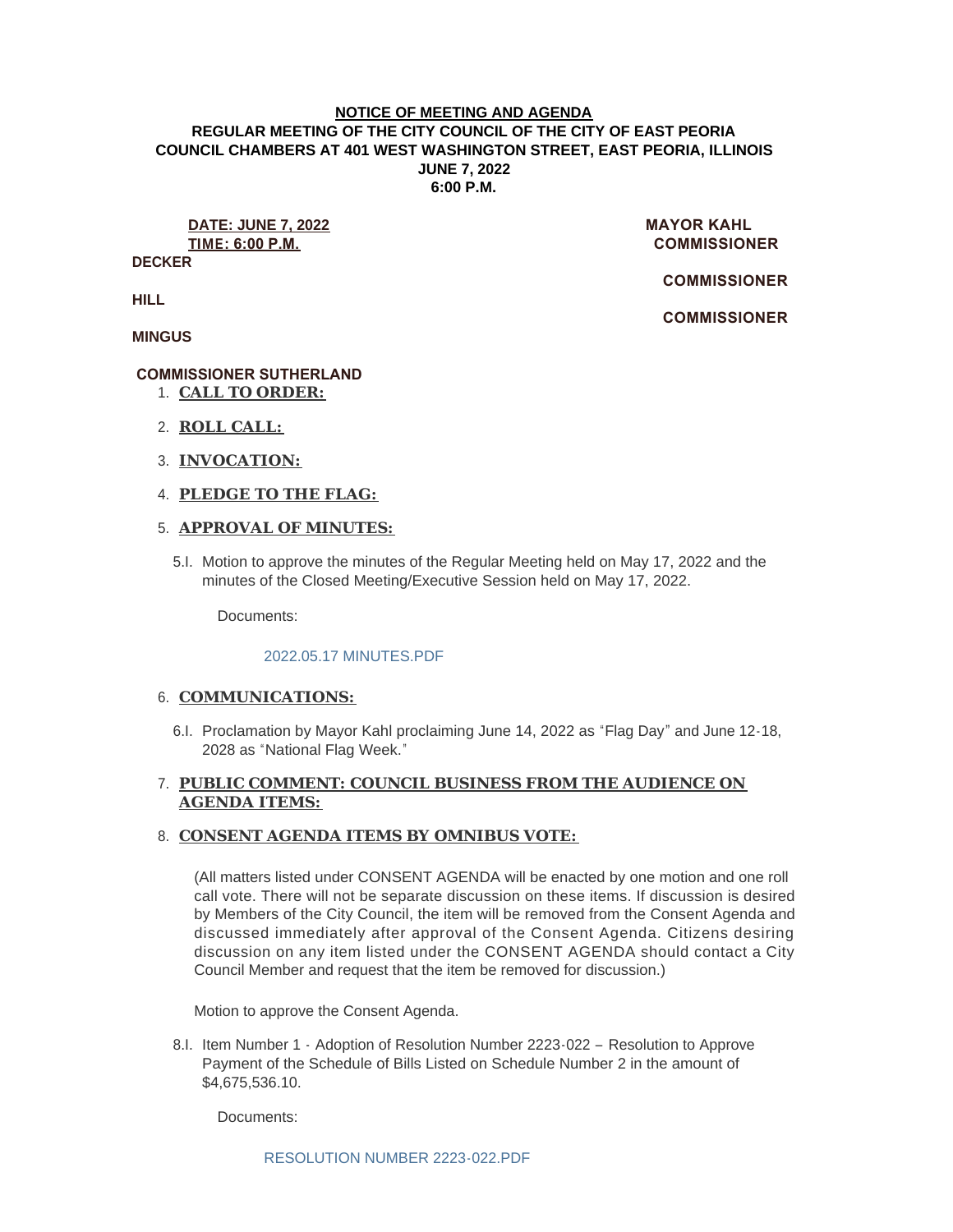8.II. Item Number 2 - Adoption of Ordinance Number 4652 on its Second Reading - (AN ORDINANCE AUTHORIZING A SPECIAL USE FOR PROPERTY LOCATED AT 501 MEADOW AVENUE IN THE CITY OF EAST PEORIA, TAZEWELL COUNTY, ILLINOIS) – (Special Use to allow the siting of a used car dealership on property zoned "B-3, Business Service District".)

Documents:

## [ORDINANCE NUMBER 4652 -](https://www.cityofeastpeoria.com/AgendaCenter/ViewFile/Item/4451?fileID=29837) SECOND READING.PDF

8.III. Item Number 3 - Adoption of Ordinance Number 4653 on its Second Reading - (AN ORDINANCE AUTHORIZING A SPECIAL USE FOR PROPERTY LOCATED AT 104 W. MULLER ROAD IN THE CITY OF EAST PEORIA, TAZEWELL COUNTY, ILLINOIS) – (Special Use for an additional accessory building located in the front yard on his property zoned "R-2, One Family Dwelling District".)

Documents:

### [ORDINANCE NUMBER 4653 -](https://www.cityofeastpeoria.com/AgendaCenter/ViewFile/Item/4452?fileID=29838) SECOND READING.PDF

8.IV. Item Number 4 - Adoption of Ordinance Number 4654 on its Second Reading - (AN ORDINANCE AMENDING ZONING REGULATIONS IN TITLE 5 OF THE EAST PEORIA CITY CODE TO ALLOW CONDITIONAL USES IN M-2 MANUFACTURING DISTRICT)

Documents:

### [ORDINANCE NUMBER 4654 -](https://www.cityofeastpeoria.com/AgendaCenter/ViewFile/Item/4453?fileID=29839) SECOND READING.PDF

8.V. Item Number 5 - Adoption of Ordinance Number 4655 on its Second Reading - (AN ORDINANCE AUTHORIZING CONSOLIDATION OF CONDITIONAL USES FOR PROPERTY LOCATED AT 300 S. MAIN STREET IN THE CITY OF EAST PEORIA, TAZEWELL COUNTY, ILLINOIS)

Documents:

## [ORDINANCE NUMBER 4655 -](https://www.cityofeastpeoria.com/AgendaCenter/ViewFile/Item/4454?fileID=29840) SECOND READING.PDF

8.VI. Item Number 6 - Adoption of Resolution Number 2223-013 on its Second Reading -Resolution Approving First Amendment to Master Service Agreement for Water Main Installation Services during 2022-2023 Fiscal Year with Hoerr Construction, Inc.

Documents:

#### [RESOLUTION NUMBER 2223-013 -](https://www.cityofeastpeoria.com/AgendaCenter/ViewFile/Item/4455?fileID=29841) SECOND READING.PDF

8.VII. Item Number 7 - Adoption of Ordinance Number 4651 on its Second Reading - (AN ORDINANCE APPROVING AN INSTALLMENT CONTRACT FOR PURCHASE OF NEW VIDEO CAMERAS, BODY CAMERAS, AND RELATED EQUIPMENT FOR THE CITY'S POLICE DEPARTMENT)

Documents:

# [ORDINANCE NUMBER 4651 -](https://www.cityofeastpeoria.com/AgendaCenter/ViewFile/Item/4456?fileID=29842) SECOND READING.PDF

8. VIII. Item Number 8 - Adoption of Resolution Number 2223-012 on its Second Reading -Resolution approving the purchase of a New 2022 Ford F-550 for the Tourism and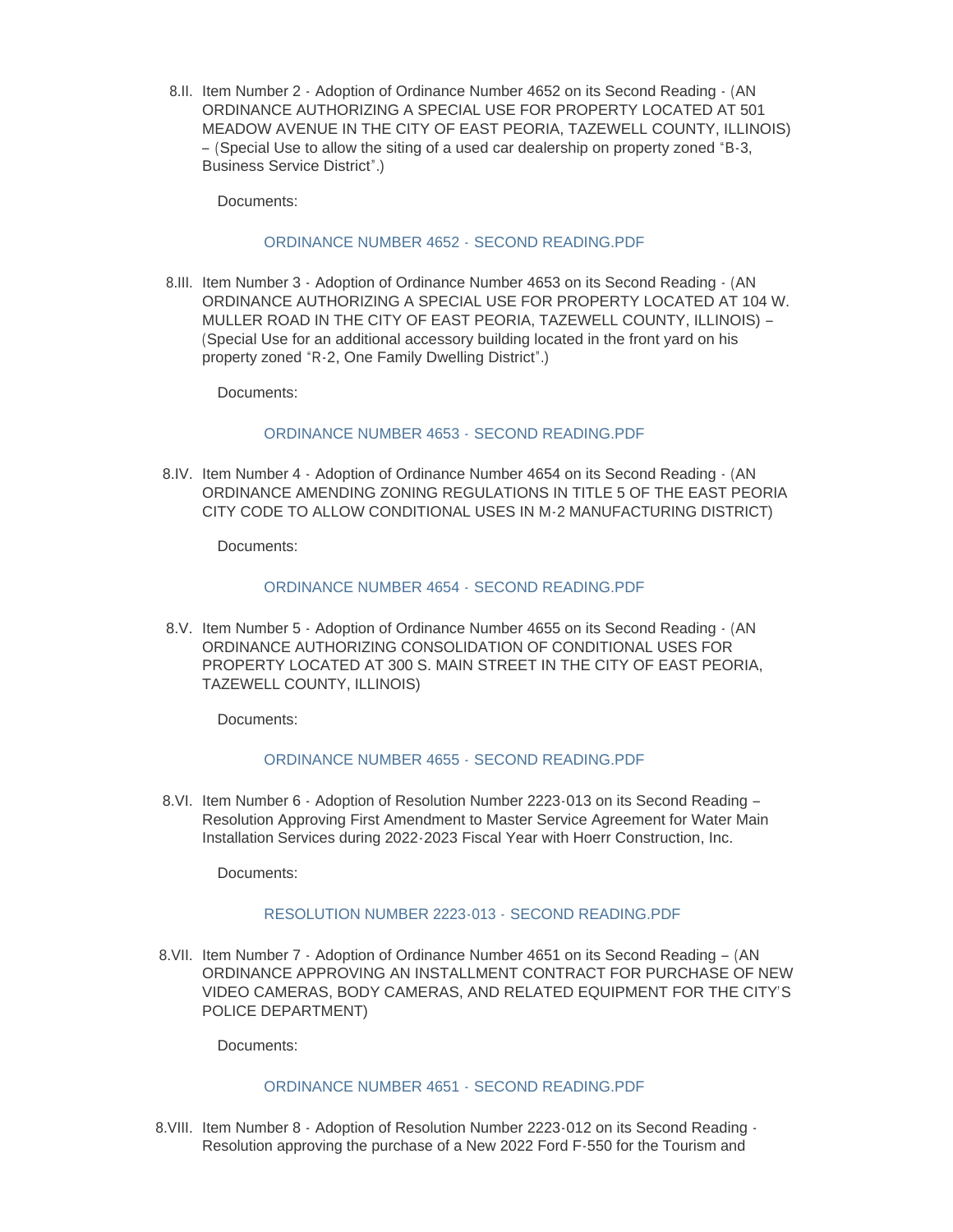Special Events Department from Morrow Brothers Ford, Inc. in the amount of \$52,715.

Documents:

### [RESOLUTION NUMBER 2223-012 -](https://www.cityofeastpeoria.com/AgendaCenter/ViewFile/Item/4457?fileID=29843) SECOND READING.PDF

8.IX. Item Number 9 - Adoption of Resolution Number 2223-015 on its Second Reading -Resolution accepting the Proposal from Bessler Welding for the Festival of Lights Enterprise Float Trailer Conversion Project.

Documents:

#### [RESOLUTION NUMBER 2223-015 -](https://www.cityofeastpeoria.com/AgendaCenter/ViewFile/Item/4458?fileID=29844) SECOND READING.PDF

## **ITEMS REMOVED FROM CONSENT AGENDA:** 9.

### 10. **COMMISSIONER HILL:**

- 10.I. Motion to Remove Ordinance Number 4644 from the table.
- 10.II. Approval of Ordinance Number 4644 (AN ORDINANCE AUTHORIZING A SPECIAL USE FOR PROPERTY LOCATED AT 400 FONDULAC DRIVE IN THE CITY OF EAST PEORIA, TAZEWELL COUNTY, ILLINOIS) - (Special Use to allow for a short-term rental on the Property zoned "R-1, One-Family Dwelling District".) To be laid on the table for no less than one week for public inspection.

Documents:

### [ORDINANCE NUMBER 4644.PDF](https://www.cityofeastpeoria.com/AgendaCenter/ViewFile/Item/4460?fileID=29845)

10.III. Approval of Ordinance Number 4657 - (AN ORDINANCE AUTHORIZING AND PROVIDING FOR THE ISSUANCE OF NOT TO EXCEED \$13,980,000 TAXABLE GENERAL OBLIGATION REFUNDING BONDS (ALTERNATE REVENUE SOURCE), SERIES 2022A, OF THE CITY OF EAST PEORIA, TAZEWELL COUNTY, ILLINOIS, FOR THE PURPOSE OF REFUNDING CERTAIN OUTSTANDING ALTERNATE REVENUE BONDS OF SAID CITY, AUTHORIZING THE EXECUTION OF A BOND ORDER IN CONNECTION THEREWITH, PLEDGING CERTAIN REVENUES OF SAID CITY, PROVIDING FOR THE IMPOSITION OF TAXES TO PAY THE SAME, AUTHORIZING THE EXECUTION OF AN ESCROW AGREEMENT IN CONNECTION THEREWITH, AND AUTHORIZING THE SALE OF SAID BONDS TO THE PURCHASER THEREOF.)

To be laid on the table for no less than one week for public inspection.

Documents:

## [ORDINANCE NUMBER 4657.PDF](https://www.cityofeastpeoria.com/AgendaCenter/ViewFile/Item/4461?fileID=29846)

10.IV. Approval of Resolution Number 2223-017 - Resolution Accepting Lowest Responsible Bidder for Residential Demolition Contractor from Jimax Corp. To be laid on the table for no less than one week for public inspection.

Documents:

## [RESOLUTION NUMBER 2223-017.PDF](https://www.cityofeastpeoria.com/AgendaCenter/ViewFile/Item/4462?fileID=29847)

10.V. Approval of Resolution Number 2223-018 - Resolution approving Laserfiche Software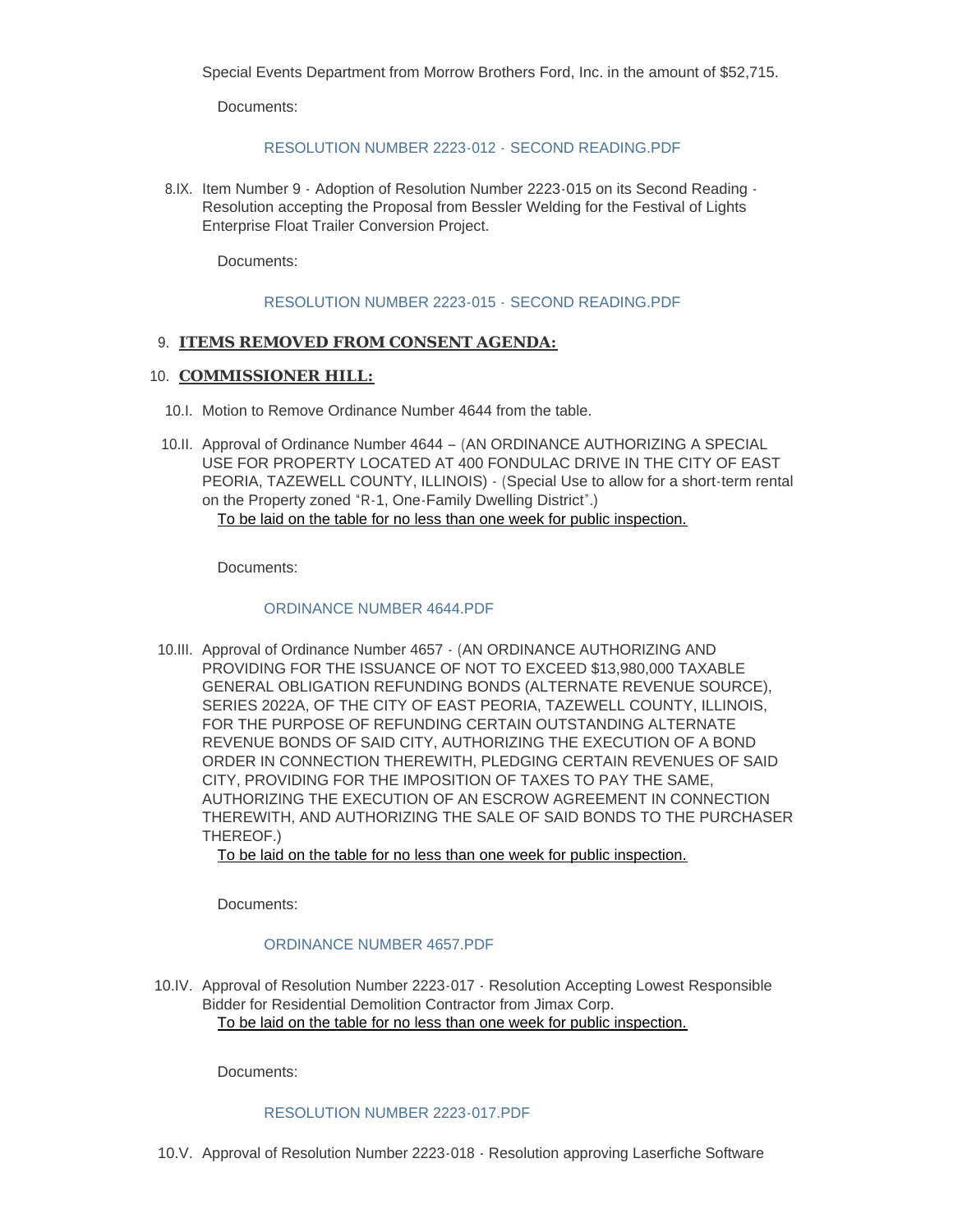Licensing Renewal for the City with R&D Computer Systems, LLC in the amount of \$14,522.50.

To be laid on the table for no less than one week for public inspection.

Documents:

#### [RESOLUTION NUMBER 2223-018.PDF](https://www.cityofeastpeoria.com/AgendaCenter/ViewFile/Item/4463?fileID=29848)

10.VI. Approval of Ordinance Number 4656 - (AN ORDINANCE PROVIDING FOR THE SALE OF EXCESS CITY PROPERTY AT 215 S. PLEASANT HILL ROAD.) To be laid on the table for no less than one week for public inspection.

Documents:

#### [ORDINANCE NUMBER 4656.PDF](https://www.cityofeastpeoria.com/AgendaCenter/ViewFile/Item/4464?fileID=29849)

10. VII. Adoption of Resolution Number 2223-021 - Resolution Granting Temporary Easements to the East Peoria Sanitary District for Levee Repair Work on the Farm Creek Drainageway Levee System.

Documents:

#### [RESOLUTION NUMBER 2223-021.PDF](https://www.cityofeastpeoria.com/AgendaCenter/ViewFile/Item/4465?fileID=29850)

### 11. **COMMISSIONER DECKER:**

#### 12. **COMMISSIONER SUTHERLAND:**

#### 13. **COMMISSIONER MINGUS:**

13.I. Adoption of Resolution Number 2223-019 - Resolution to approve a Separation Agreement for Retirement between the City of East Peoria and Michael Menssen effective at the end of his shift on May 31, 2022.

Documents:

#### [RESOLUTION NUMBER 2223-019.PDF](https://www.cityofeastpeoria.com/AgendaCenter/ViewFile/Item/4466?fileID=29851)

13.II. Approval of Resolution Number 2223-020 - Resolution approving the payment of an Invoice to Tazewell County Emergency Telephone System Board (ETSB) for Annual Payment of Records Management System Services in the amount of \$10,566.60. To be laid on the table for no less than one week for public inspection.

Documents:

#### [RESOLUTION NUMBER 2223-020.PDF](https://www.cityofeastpeoria.com/AgendaCenter/ViewFile/Item/4467?fileID=29852)

### **MAYOR KAHL:** 14.

## **PUBLIC COMMENT: COUNCIL BUSINESS FROM THE AUDIENCE ON NON-**15. **AGENDA ITEMS:**

#### 16. **COMMENTS FROM COUNCIL:**

- 16.I. COMMISSIONER DECKER:
- 16.II. COMMISSIONER HILL: